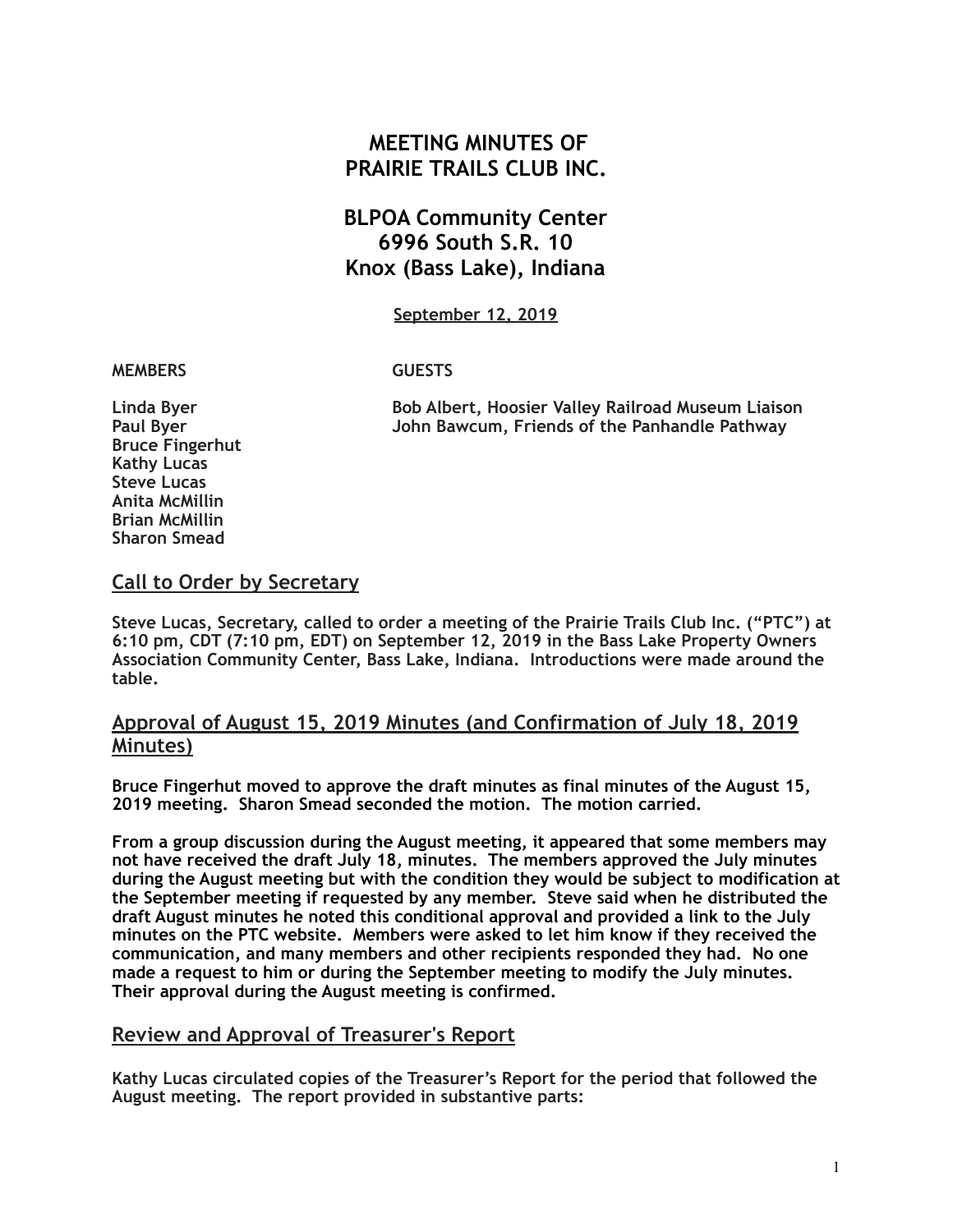# **I) First Farmers Bank & Trust (FFBT) Balance forward from 08/15/19 \$ 31,869.54**

#### **INCOME**

|     | Total of both accounts:                                                                           |            | \$41,108.79     |
|-----|---------------------------------------------------------------------------------------------------|------------|-----------------|
|     | NICF balance as of 9/12/19                                                                        |            | <u>3,933.75</u> |
| II) | <b>Northern Indiana Community Foundation (NICF)</b>                                               |            |                 |
|     | Ending FFBT balance as of 09/12/19                                                                |            | \$37,175.04     |
|     | <b>Total Transactions</b>                                                                         |            | 5.207.99        |
|     | <b>Total Expenses</b>                                                                             | \$964.97   |                 |
|     | 08/27/19 Check #1046 to Lucas Corral Design<br>Design of Vin Fiz Sign (approved by Luminous Fund) | (650.00)   |                 |
|     | 08/08/19 Check #1044 to B. Fingerhut<br>Reimbursement for gate repair materials                   | (168.97)   |                 |
|     | 08/27/19 Check #1043 to B. Fingerhut<br>Reimbursement for wood sealant                            | (146.00)   |                 |
|     | <b>EXPENSES</b>                                                                                   |            |                 |
|     | <b>Total Income</b>                                                                               | \$1,270.47 |                 |
|     | 09/09/19 Deposit<br><b>Arlene Noble Dues</b>                                                      | 25.00      |                 |
|     | 09/09/19 Transfer from PayPal<br>Joe Milausnic, Linda & Paul Byer, & Rick Vlaming dues            | 120.47     |                 |
|     | 09/05/19 Mobile Deposit<br>Buckeye Pipeline match for B. Fingerhut payment                        | 250.00     |                 |
|     | 08/05/19 Deposit<br>Gurrado/Winters donation for Lucas lakehouse stay                             | 700.00     |                 |
|     | 08/19/19 Deposit<br><b>Rhonda Milner Dues</b>                                                     | 25.00      |                 |
|     | 08/19/19 Deposit<br>Rich & Peg Stalbrink dues & donation                                          | 100.00     |                 |
|     | 08/19/19 Deposit<br>Sharon Smead dues & donation                                                  | 50.00      |                 |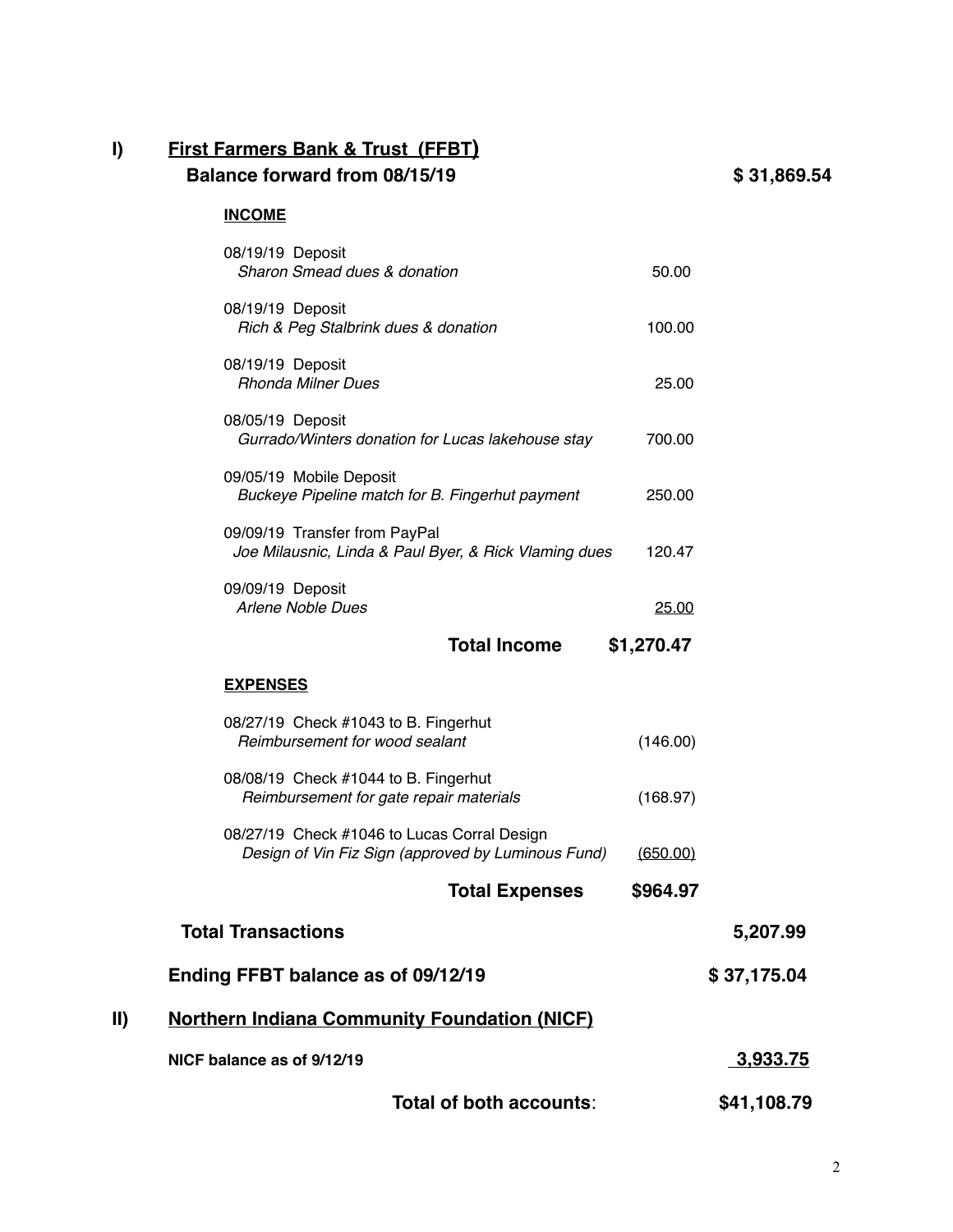**Kathy thanked the Gurrado and Winters families for this wonderful donations after use of the Lucas lakehouse at Bass Lake. She said "no amount was suggested by Steve and me and the amount of their donation they chose was extraordinary." She said development of the** *Vin Fiz* **signage used the remaining funds in the original Luminous Fund grant made in 2017, and she again thanked the Carrier family for its terrific PTC support. Kathy then provided a breakdown of restricted and unrestricted funding as set forth below:** 

#### **RESTRICTED GRANTS/DONATIONS**

| Luminous Fund 1 (2017)                |                            | Signage for Bass Lake Spur    |                   | 0        | $(Vin Fix sign$ design 61.19)  |
|---------------------------------------|----------------------------|-------------------------------|-------------------|----------|--------------------------------|
| Luminous Fund 2 (2018)                |                            | Signage for Bass Lake General |                   |          | 4,411.19 (Vin Fiz same 588.81) |
| Luminous Fund 3 (2019)                |                            | Match NLT Grant               |                   | 5,000.00 |                                |
| <b>Hardesty Memorial Grant</b>        |                            | Wayfinding/Interpretive Signs |                   | 8,057.50 |                                |
| Hardesty Memorial Grant (2019)        |                            | Match NLT Grant               |                   | 5,000.00 |                                |
| <b>PTC Commitment</b>                 |                            | Match NLT Grant               |                   | 5,000.00 |                                |
| Indiana Greenways Foundation          |                            | Match NLT Grant               |                   | 5,000.00 |                                |
| Marshall County Horse Association     | Bench (on Trail Extension) |                               | 350.00            |          |                                |
| Lucas lakehouse guests' donation      |                            | <b>Future Vision/website</b>  |                   |          | 700.00                         |
|                                       | <b>TOTAL</b>               |                               | \$33,518.69       |          |                                |
| <b>SUMMARY OF ACCOUNTS</b>            |                            | <b>TOTAL</b>                  | <b>RESTRICTED</b> |          | <b>UNRESTRICTED</b>            |
| First Farmers Bank & Trust            |                            | \$37,175.04                   | \$30,158.69       |          | \$6,656.35                     |
| Northern Indiana Community Foundation |                            | 3,933.75                      | 3,000.00          |          | 933.75                         |
| <b>BREAKDOWN</b>                      |                            | \$41,108.79                   | \$33,518.69       |          | \$7,590.10                     |

**Paul Byer moved to approve the Treasurer's Report including the update of Restricted and Unrestricted funds. Anita McMillin seconded the motion. The motion carried.** 

#### **Monthly Report of Erie Trail Extension Workgroup**

**Steve reported the Trail Extension Workgroup reviewed the draft Master Agreement from the Indiana Department of Natural Resources (Contract 0000000000000000000036278) for the PTC's southeast extension of the Erie Trail. The Workgroup requested that DNR make technical modifications. One modification was made and the draft returned to PTC President Carolla Heilstedt for electronic signature. On September 8, she signed the Master Agreement with notice to the DNR.** 

**Bruce, Kathy and Steve attended the DNR's August 20 Next Level Trails Workshop held at Indiana Dunes State Park in Chesterton. There they also met with Jonathon Geels of the Troyer Group and discussed briefly the development of planning for the trail extension project. Jonathon acknowledged the unique character of the NLT grant and said he would follow up with us in a couple of weeks. As reflected in August, the Troyer Group was the engineering consultant chosen as our first choice to negotiate a contract.**

**Bruce told the membership that the Workgroup would seek to finalize both the contract with the DNR and the contract with the Troyer Group by the October 15 PTC meeting. The Workgroup understands the membership is anxious to move forward with our Erie Trail extension project.**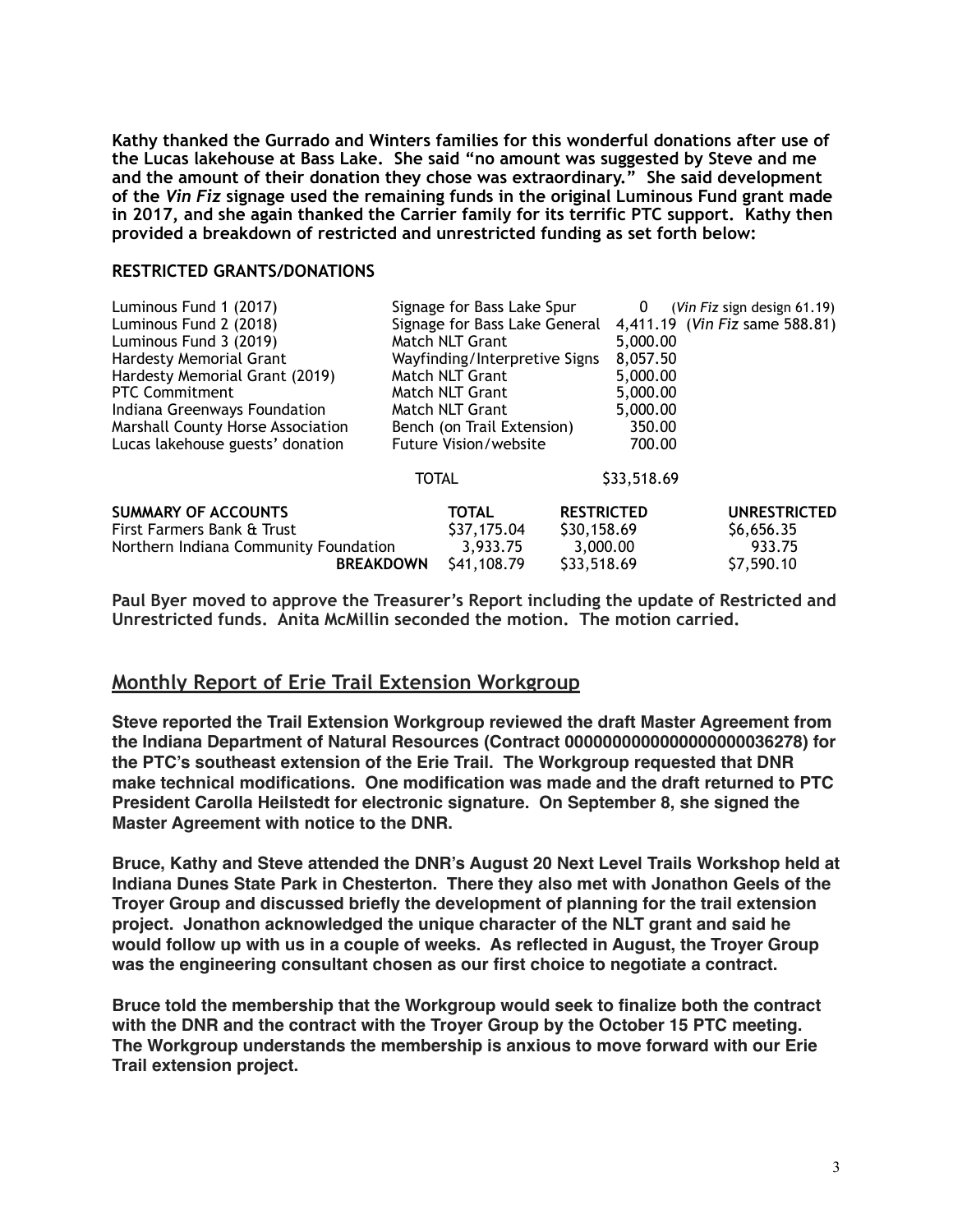**Following the Next Level Trails Workshop, Bruce, Kathy and Steve had dinner with John Bawcum and Fred Kasten of the Friends of the Panhandle Pathway. John and Fred said the Panhandle Pathway Friends intended to seek a trail extension grant in the second NLT stage.**

# **Friends of the Panhandle Pathway Intention to Seek Next Level Trails Grant**

**Steve welcomed John Bawcum, President of the Friends of the Panhandle Pathway. John announced his organization plans to seek an NLT grant in its current second stage to extend the Panhandle Pathway on both the northern and southern ends. "With this grant we hope to extend the Panhandle Pathway north 1.8 miles from SR 14 to US 35. In addition, we hope to extend the southern terminus from our Kenneth turnaround south, over the active railroad tracks to France Park in Cass County. This southern extension will be approximately one mile from our present end point." These extensions would provide a non-motorized paved route that is 22 miles long. The plan is to later take the Panhandle Pathway to the entrance for the Tippecanoe River State Park.**

**Steve said the Friends of the Panhandle Pathway provided a letter of support for the PTC's current two-mile extension project. The PTC will provide the Panhandle Pathway a similar letter of support. Like the Erie Trail the Panhandle Pathway is a "Visionary Trail" as designated by the Indiana Department of Natural Resources. The goal is ultimately to connect our two trails as part of a statewide trail system.**

# **Report by Brochure Workgroup**

**The Brochure Workgroup met on September 3 and again on September 12 immediately prior to this PTC Membership meeting. The Workgroup agreed to an initial printing of a new four-fold design (replacing the current three-fold design) on nine-by-thirteen inch paper. Susan Byer has structured a new set-up that will accommodate advertisements with updated language to recognize added participation in the Great American Rail Trail. The current brochure facing will be retained but with a new map by Yancy Lucas that identifies official Connectors and our TransAmerican elements. Russ and Bruce will spearhead the effort to market advertisements. An initial printing of 3,000 maps has been suggested. The workgroup hopes to present a draft brochure to the members during the October meeting.**

## **Update on Sign Placement**

**In early September Rick Vlaming put the finishing touches on You are Here signage at five locations along the Erie Trail. Rick was the architect for framing and erection of the signs. Printing of the signs was financed by the Hardesty Memorial Endowment Fund and by the Luminous Foundation. The PTC is most appreciative of Rick's work and for the financial support of these outstanding organizations.**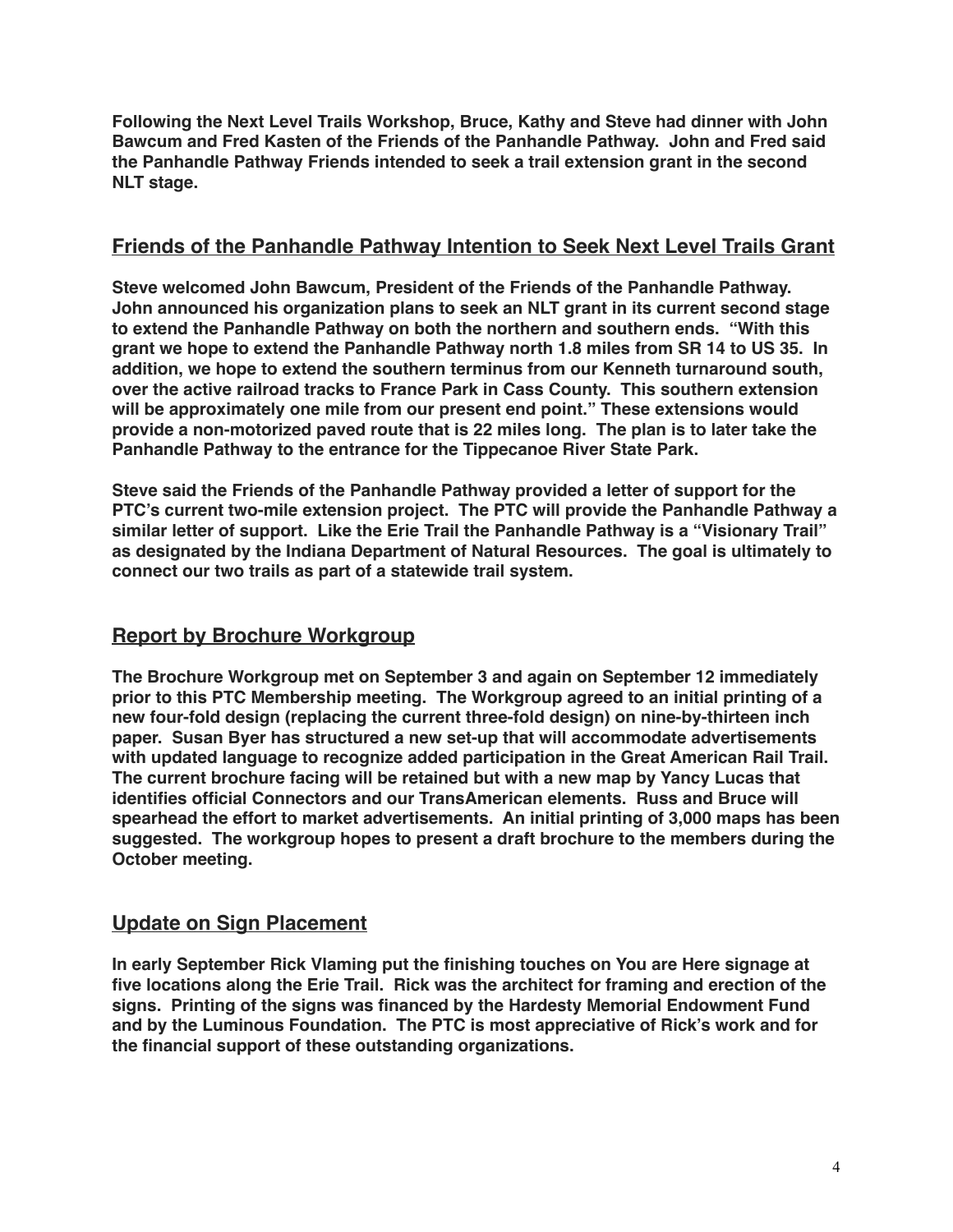

Above: Rick taking measurements in July for the You are Here sign at Lena Park. On the ground are Interpretative signs that were later erected a few feet away.

Below: You-are-Here sign in final finished form. This sign is at Starke County Road 250 West.



Images by Kathy Lucas

**On August 21, Paul, Linda, and Steve erected the last of the American Discovery Trail— US Bike Route 35 signs at the Erie Trail intersections with Starke CR 250 West and CR 700 South. This signage project was also made possible by a Hardesty Memorial Grant. In the future, signage of this type would also likely include an additional reference to the Great American Rail Trail.**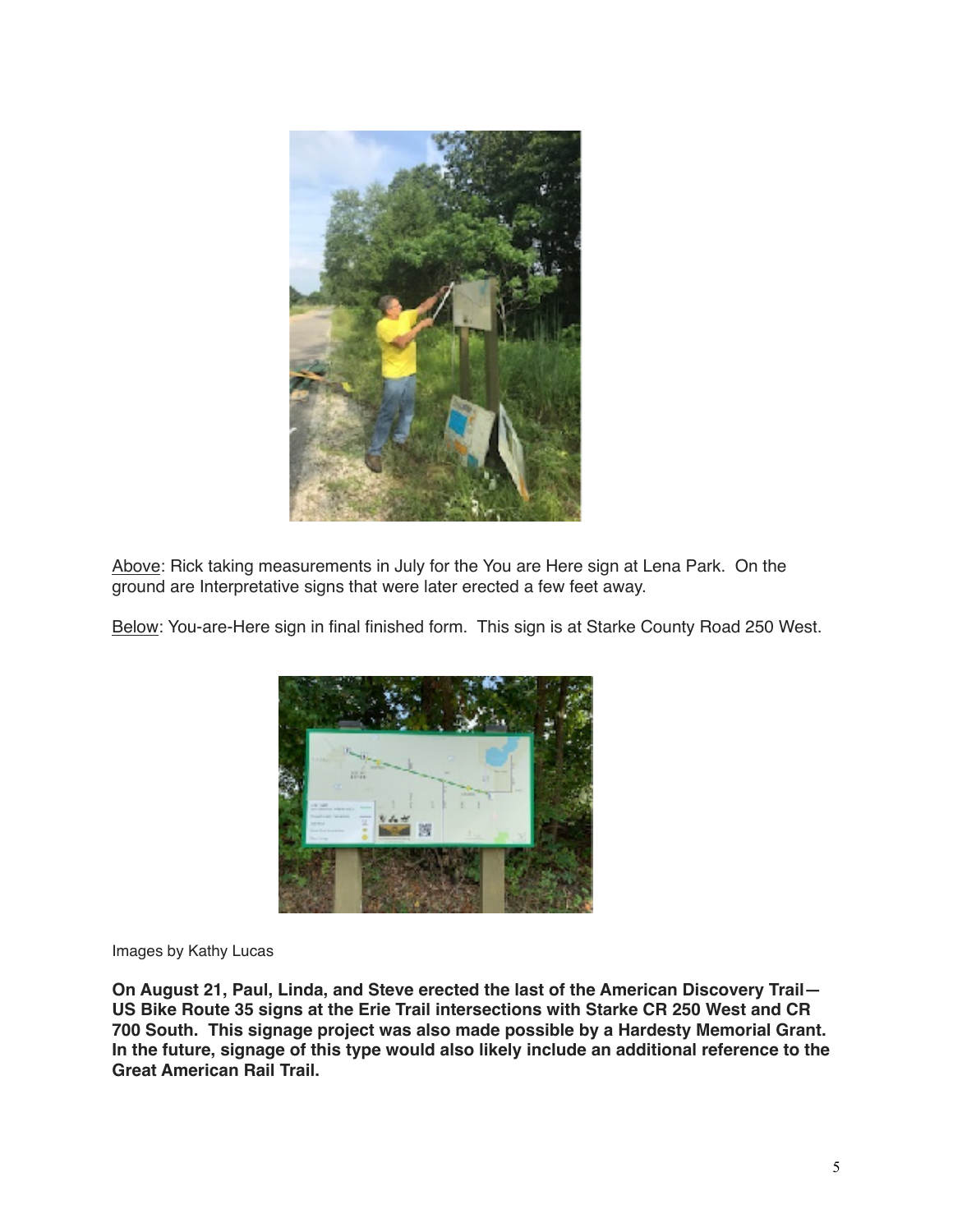# **Update on Constellation of Starke Initiative**

**Stellar Communities is led by the Indiana Office of Community and Rural Affairs and seeks to boost community and economic development and promote local and regional partnerships. The Constellation of Starke is one of this year's four finalists for the Stellar Community top award.** 

**During the August meeting, the PTC adopted a resolution in support of one element of the Constellation of Starke's program "Our Solar System in Scale". The resolution will be submitted to DLZ Program Coordinator Jodi Coblentz following today's approval of the August minutes. DLZ is the program consultant for the Constellation of Starke.**

**Bob Albert, Liaison from the Hoosier Valley Railroad Museum ("HVRM"), said the HVRM has discussed the proposal for "Our Solar System in Scale". He believes its membership also supports the proposal.**

**On August 20, Starke County Highway Superintendent S. Rik Ritzler presented parts of the Constellation of Starke program to the Bass Lake Property Owners Association ("BLPOA"). The presentation included an early design for Our Solar System in Scale. The presentation also included a proposal to enhance and extend the Connectors to the Erie Trail that are part of the PTC's informal mission. The BLPOA Board of Directors made a \$40,000 match commitment to the Constellation of Starke, contingent on receipt of the Stellar Community's top award.**

## **Report of 2019 Starke County Comprehensive Plan**

**Advancing with, but distinct from, the Constellation of Starke Initiative is the 2019 Starke County Comprehensive Plan. On August 21, the first draft of the plan was written. The first draft was presented during a September 4th Knox meeting attended by Kathy and Steve. The draft recognized the Erie Trail and made reference to the Connectors. Steve will make written comments on behalf of the PTC to HWC Engineering, the consultant for the Comprehensive Plan, to help support accuracy and currency of trail issues in Starke County.**

# **Consideration of Ending or Suspending Participation in the ABC Promise Partnership for Lids-to-Benches**

**During the April 24, 2019 meeting, the members had an extended conversation as to whether to continue participation in the Green Tree Plastics ABC Promise Partnership for Lids-to-Benches. The Partnership was a success with the purchase of seven benches, but participation requires considerable energy for collection, sorting, delivery of lids and return of benches from Evansville, and placement of benches along the Erie Trail. A line of thought was that the need might be reaching a saturation point, although donations of lids from the public were continuing at a steady pace. Ultimately, Rhonda Milner moved to table until after August 2019 whether the PTC should end or suspend participation in the Partnership. Russ Blais seconded the motion and the motion carried.**